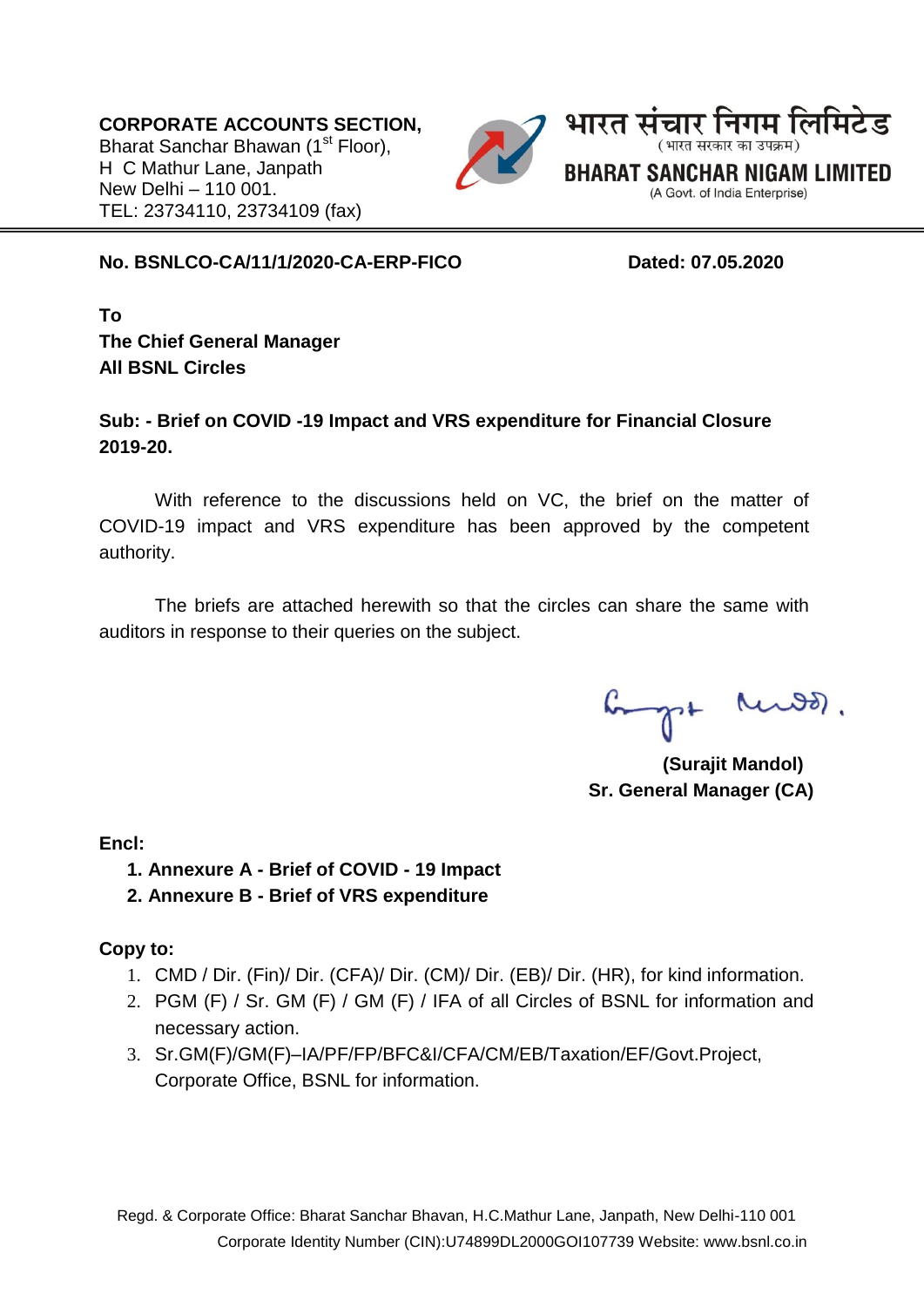#### **Annexure A- Brief on COVID-19 Impact**

#### **Background**

Due to COVID 19 pandemic the whole of the country is under lockdown with effect from 24th March 2020. Most of the commercial activity is closed, except for certain essential services. Telecom industry is covered under essential services. BSNL continued to provide services and its network has actually utilization increased during this period.

BSNL has launched Work from Home scheme to upgrade existing landline connection into Broad Band connection. BSNL has also provided extended validity for existing prepaid mobile consumers and Rs 10/- worth of talk time. BSNL has recently introduced INSTA PAY platform which is used to sell the stock online to Channel Partners 24 x 7, and this has been very helpful in selling of CM products to its Franchisees.

The cash collection during March was lower than expected by about Rs. 500 cr; however, no significant reduction in revenue generation is anticipated in post paid segments of Mobile, Landline, Broadband, FTTH and Enterprise.

On the other hand, cost savings have been achieved due to better Electricity Board Supply availability, and resulting into saving of Fuel (Diesel) expense.

#### **Business Impact Assessment**

The overview of the impact of the COVID-19 is given in the following matrix:

| S.No.          | <b>Particulars</b>                     | <b>Assessment Notes</b>                                                                                                                                                                                                                                         | Impact on<br><b>Sales</b>     | Impact on<br><b>Operations</b><br>&<br><b>Maintenance</b> | Profitability<br>and<br><b>Liquidity</b> | Impact on<br><b>Adminstration</b><br>and Control |
|----------------|----------------------------------------|-----------------------------------------------------------------------------------------------------------------------------------------------------------------------------------------------------------------------------------------------------------------|-------------------------------|-----------------------------------------------------------|------------------------------------------|--------------------------------------------------|
| 1              | Borandband<br>and FTTH<br>demand       | Demand for Internet has increased<br>due to curbs on the mobility of<br>people. Therefore the Broadband<br>and FTTH products sales are<br>having a positive impact.                                                                                             | Positive                      |                                                           |                                          |                                                  |
| 2              | <b>Network</b><br>utilization          | provide<br><b>BSNL</b><br>continued<br>to<br>services and its network utilization<br>increased during this period.                                                                                                                                              | Moderately<br><b>Positive</b> |                                                           |                                          |                                                  |
| 3              | Carrying out<br>of O&M<br>Actitivities | Telecom comes under essential<br>services and necessary relaxation<br>in the curbs has been given to the<br>operators to take care of O&M<br>activities.                                                                                                        |                               | No Impact                                                 |                                          |                                                  |
| $\overline{4}$ | Operating<br>Cost                      | The electricity supply is better, and<br>operations efficiency<br>has<br>the<br>improved for Power & Fuel<br>Expenses as diesel consumption<br>got reduced.                                                                                                     |                               | Moderately<br>positive                                    |                                          |                                                  |
| 5              | Administration<br>& Control            | BSNL has moved on to E-Office.<br>Currently it is being used in the<br>select offices including Corporate<br>Office, and will be implemented on<br>Therefore the<br>pan india basis.<br>administrative decisions will not be<br>impacted due to mobility curbs. |                               |                                                           |                                          | No Impact                                        |
| 6              | Financial and<br>Internal<br>Control   | BSNL ERP can be accessed from<br>locations.<br>and<br>the<br>remote<br>necessary internal controls have<br>been in built.                                                                                                                                       |                               |                                                           |                                          | No Impact                                        |
| $\overline{7}$ | Turn Around<br>time<br>of<br>Decisions | With help of Eoffice and ERP the<br>turn around time of decisions is not<br>adversely impacted                                                                                                                                                                  |                               |                                                           |                                          | No Impact                                        |

Regd. & Corporate Office: Bharat Sanchar Bhavan, H.C.Mathur Lane, Janpath, New Delhi-110 001 Corporate Identity Number (CIN):U74899DL2000GOI107739 Website: www.bsnl.co.in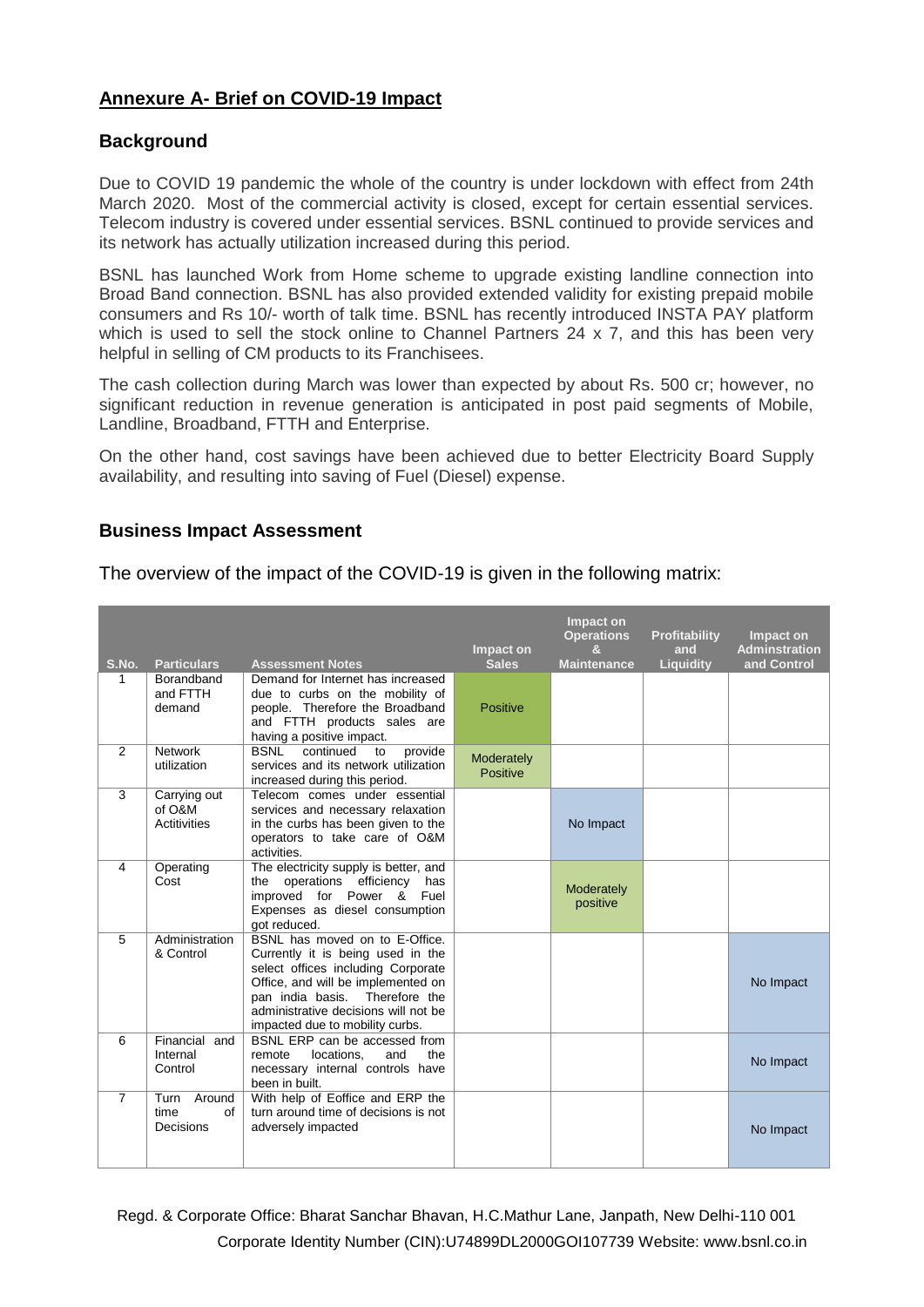| S.No. | <b>Particulars</b>      | <b>Assessment Notes</b>                                                                                                                                                                                                                                                                                                                                                                                                                                                                                                                                                | Impact on<br><b>Sales</b> | Impact on<br><b>Operations</b><br>$\mathbf{a}$<br><b>Maintenance</b> | Profitability<br>and<br>Liquidity | Impact on<br><b>Adminstration</b><br>and Control |
|-------|-------------------------|------------------------------------------------------------------------------------------------------------------------------------------------------------------------------------------------------------------------------------------------------------------------------------------------------------------------------------------------------------------------------------------------------------------------------------------------------------------------------------------------------------------------------------------------------------------------|---------------------------|----------------------------------------------------------------------|-----------------------------------|--------------------------------------------------|
| 8     | Collection<br>cycle     | The cash collection during March<br>was lower than expected by about<br>Rs. 500 cr; However, no significant<br>reduction is anticipated in the<br>segments of Mobile, Landline,<br>Broadband, FTTH and Enterprise.<br>The collection cycle may be<br>moderately impacted due to some<br>industries are adversely hit by the<br>Covid - 19. However the impact is<br>only temporary in nature and the<br>telecom<br>services<br>being<br>indispensable and even more<br>important in the current situation,<br>the collection cycle will only be<br>moderately delayed. |                           |                                                                      | <b>Moderate</b><br>Impact         |                                                  |
| 9     | <b>Credit Risk</b>      | As regards debtors, a large part of<br>it is not at risk as. Efforts are also<br>underway to drive customers to<br>online payment options in order to<br>ensure that cash flows from<br>operations remain uninterrupted.                                                                                                                                                                                                                                                                                                                                               |                           |                                                                      | No Impact                         |                                                  |
| 10    | Project<br>related work | <b>BSNL</b><br>continues to roll<br>out<br>government assigned projects and<br>government funded projects and<br>therefore, earnings generated by<br>the Company from these external<br>works carry no risk.                                                                                                                                                                                                                                                                                                                                                           |                           | No Impact                                                            |                                   |                                                  |

# **Impact Assessment on Accounting Matters (As per Advisory of ICAI)**

In view of the abovementioned Business Impact Analysis, the Impact Assessment has been done as per ICAI's Accounting Advisory:

|       | <b>Assessment</b><br>Point as per<br>report issued |                                                                                                                                                                                                                                                                                                                                                                                                                                                                                                                                                                            |               |
|-------|----------------------------------------------------|----------------------------------------------------------------------------------------------------------------------------------------------------------------------------------------------------------------------------------------------------------------------------------------------------------------------------------------------------------------------------------------------------------------------------------------------------------------------------------------------------------------------------------------------------------------------------|---------------|
| S.No. | by ICAI                                            | <b>BSNL's Assessment</b>                                                                                                                                                                                                                                                                                                                                                                                                                                                                                                                                                   | <b>Impact</b> |
|       | Inventory<br>Measurement                           | Since the operations and demand of the products of BSNL is not<br>adversely impacted the Inventory is also going to be utilized in the<br>normal course of business without any adverse impact on its NRV<br>due to Covid-19. Most of the inventory in BSNL is for projects /<br>internal consumption. Few items like Modem, Telephone<br>instruments etc are either rented out or sold to customers. The<br>value of such items are not material considering the value of<br>inventory items being consumed internally. Therefore there is no<br>impairment for the same. | No Impact     |
| 2     | Impairment of<br>Non Financial<br>Assets           | The economic benefits arising from the Non Financial Assets of<br>the company are not negatively impacted, hence there is no<br>impairment on account of Covid-19. The company's network<br>utilization has actually increased during this period of lockdown.                                                                                                                                                                                                                                                                                                             | No Impact     |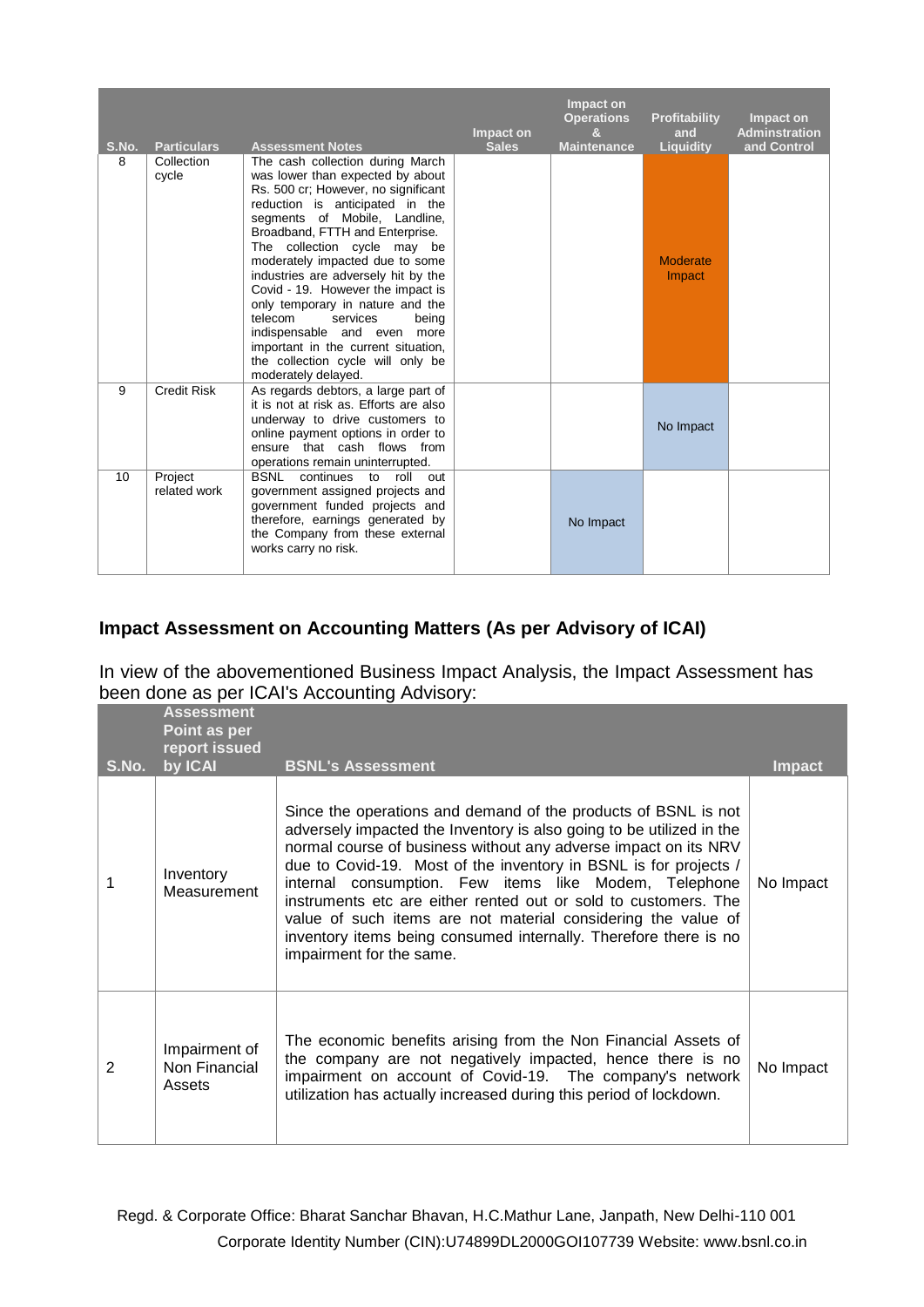|                | <b>Assessment</b><br>Point as per                                    |                                                                                                                                                                                                                                                                                                                                                                                                                                                                                                                                                                                                                                                              |                                                        |
|----------------|----------------------------------------------------------------------|--------------------------------------------------------------------------------------------------------------------------------------------------------------------------------------------------------------------------------------------------------------------------------------------------------------------------------------------------------------------------------------------------------------------------------------------------------------------------------------------------------------------------------------------------------------------------------------------------------------------------------------------------------------|--------------------------------------------------------|
|                | report issued                                                        |                                                                                                                                                                                                                                                                                                                                                                                                                                                                                                                                                                                                                                                              |                                                        |
| S.No.          | by ICAI                                                              | <b>BSNL's Assessment</b><br><b>Receivables:</b>                                                                                                                                                                                                                                                                                                                                                                                                                                                                                                                                                                                                              | <b>Impact</b>                                          |
| 3              | Financial<br>Instruments:<br>Impairment                              | There is no impact on the receivables due to Covid 19 as<br>explained in the point $# 9$ and 10 of the Business Impact<br>Assessment, that the cash cycle may get temporarily and partially<br>delayed but eventually there is no credit risk as the services are<br>essential in nature and due will will be honoured by the debtors.<br>Moreover, most of the dues are virtually secured as they pertain to<br>Govt and PSU sector.<br>BSNL has online payment options which are easily accessible to<br>all the retail / enterprise customers.<br>Therefore, there is no adverse impact to be taken due to Covid-19<br>for ECL or Impairment of the same. | No Impact                                              |
|                |                                                                      | <b>Investment in ITI:</b><br>BSNL investments like Preference Shares in ITI have been<br>liquidated and a substantial sum out of Rs 200 cr erstwhile<br>investment has already been received and balance is expected<br>shortly. Therefore there is no impairment loss to be accounted for<br>the same.                                                                                                                                                                                                                                                                                                                                                      |                                                        |
| 4              | Financial<br>Instruments:<br><b>Fair Value</b><br>Measurement        | The Financial assets and liabilities are not impacted as the<br>business envirnment of the company is not adversely impacted by<br>the Covid-19. Therefore there is no change to be incorporated in<br>the disclosure of fair value of Financial Instruments of the<br>company.                                                                                                                                                                                                                                                                                                                                                                              | No Impact                                              |
| 5              | Leases                                                               | There is no change in the terms and conditions of leases as<br>lessee or lessor. Hence there is no impact to be shown.                                                                                                                                                                                                                                                                                                                                                                                                                                                                                                                                       | No Impact                                              |
| 6              | Revenue                                                              | Revenue is rather moderately on upside due to Covid-19. The<br>services of BSNL are having predefined period of contract and the<br>customer is ready to choose the desired product/plan. Most of the<br>revenue is booked on usage basis, and there is no adjustment<br>required for extension of contract term. Therefore there is no<br>particular impact to be accounted for on this assessment point<br>which may be attributable to Covid-19.                                                                                                                                                                                                          | No Impact                                              |
| $\overline{7}$ | Provisions,<br>Contingent<br>Liabilities and<br>Contingent<br>Assets | Employee Benefit related provisions are created on the basis of<br>Actuarial Valuation, and therefore all the relevant factors will<br>automatically be taken care of by the Actuarial Valuer. As for<br>other matters, there is no impact of Covid-19.                                                                                                                                                                                                                                                                                                                                                                                                      | Contingent<br>upon<br>Actuarial<br>Valuation<br>Report |
| 8              | Modification or<br>termination of<br>Contracts or<br>Arrangements    | No changes in the contracts due to Covid-19. However, the<br>points have been discussed under other relevant heads above, eg<br>Provisions, Revenue Financial Instruments etc.                                                                                                                                                                                                                                                                                                                                                                                                                                                                               | No Impact                                              |
| 9              | Going Concern<br>Assessment                                          | In view of the Analysis of Business Impact, the Going Concern is<br>not affected by the Covid-19.                                                                                                                                                                                                                                                                                                                                                                                                                                                                                                                                                            | No Impact                                              |
| 10             | <b>Income Taxes</b>                                                  | Since there is no impact on Profitability due to Covid-19,<br>resultingly there is no change in position as for Income Taxes /<br>Deferred tax is concerned.                                                                                                                                                                                                                                                                                                                                                                                                                                                                                                 | No Impact                                              |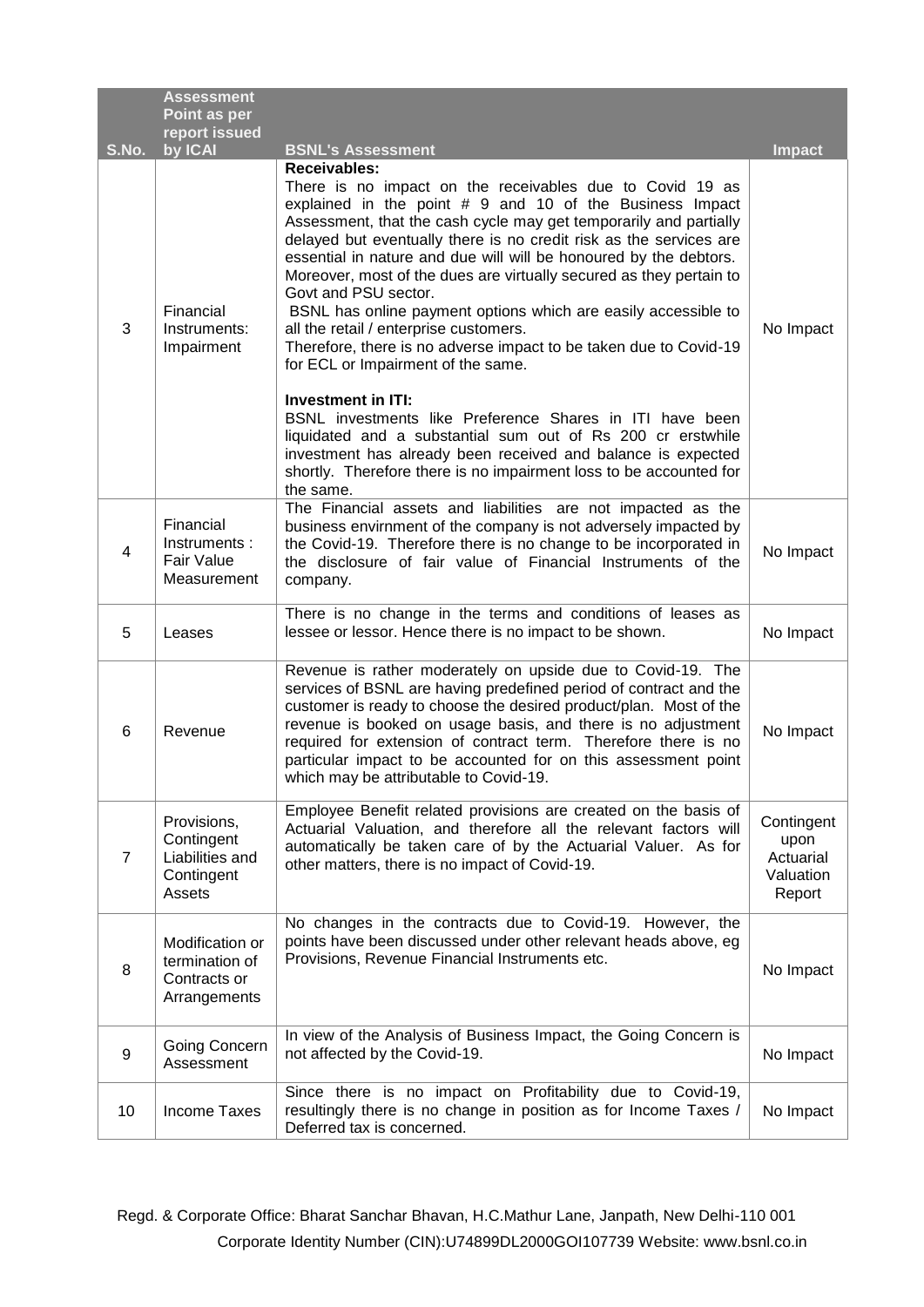|       | <b>Assessment</b><br>Point as per<br>report issued                          |                                                                                                                                                                                                                                      |               |
|-------|-----------------------------------------------------------------------------|--------------------------------------------------------------------------------------------------------------------------------------------------------------------------------------------------------------------------------------|---------------|
| S.No. | by ICAI                                                                     | <b>BSNL's Assessment</b>                                                                                                                                                                                                             | <b>Impact</b> |
| 11    | Consolidated<br>Financial<br><b>Statements</b>                              | The subsidiary company BTCL is also in the Telecom Business,<br>and there no impact on its business due to Covid-19. Hence, there<br>is no impact on the Consolidated Financial Statements.                                          | No Impact     |
| 12    | <b>Property Plant</b><br>and Equipment                                      | There is no impact on on Useful life, Utilization or Residual value<br>of the PPE due to Covid-19, as there is no impact on the business<br>of the company.                                                                          | No Impact     |
| 13    | Presentation of<br>Financial<br>Statements:<br>Breach of<br>Covenants       | There has been no breach of Covenants by BSNL and there is no<br>special presentation to be made for the same which is attributable<br>to the Covid-19.                                                                              | No Impact     |
| 14    | Presentation of<br>Financial<br>Statements:<br>Estimation of<br>uncertainty | There is no impact for the telecom business due to the Covid-19,<br>and therefore, no impact considered on this point. Disclosure for<br>Fair Value Measurement will be prepared as usual as part of<br><b>Financial Statements.</b> | No Impact     |
| 15    | Borrowing<br>Costs                                                          | No suspension of work has happened for the Project Works of<br>BSNL, therefore there will be no supsension of Borrowing Cost<br>capitalization due to Covid-19.                                                                      | No Impact     |